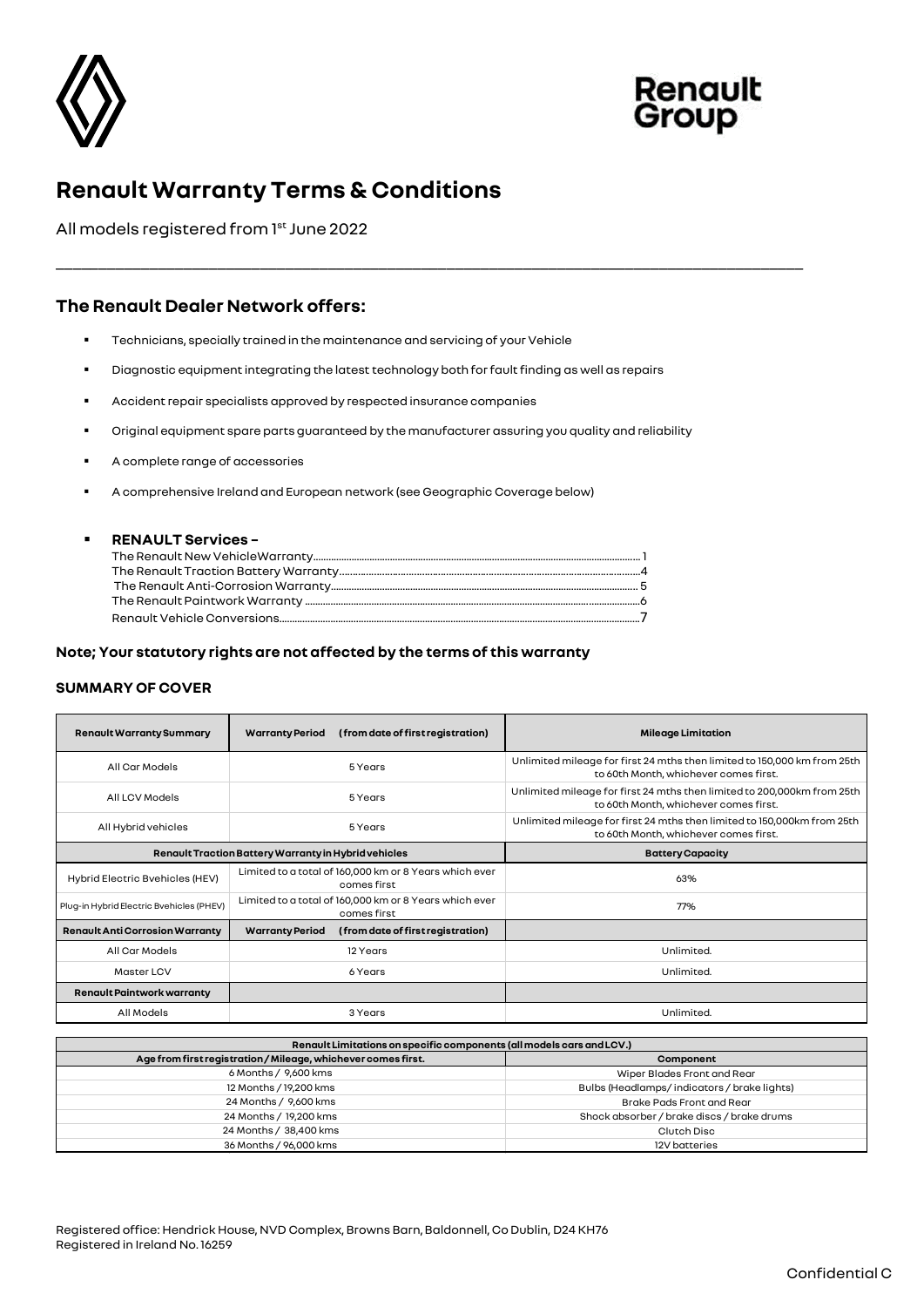



# **The Renault New Vehicle Warranty**

## Duration of the Warranty

Your new vehicle (the "Vehicle") is protected by this RENAULT New Vehicle Warranty (the "Warranty" provided by Renault Ireland Ltd). This means the Vehicle is guaranteed on the terms and conditions set out in the Warranty against any defect relating to material, fitting or manufacturing fault under the Warranty for a period of 24 months, without limitation of mileage, from the date your Vehicle is first registered (the "Registration Date") to you (the "Customer") as shown on the Warranty & Service Sheet given to you when you take delivery of the Vehicle. In addition, for passenger cars the Warranty will run from the 25th month to the 60th month after the Registration Date or until your new Vehicle has been driven whichever comes first.

For LCV models (Kangoo, Trafic & Master) the Warranty will run from the 25th month to the 60th month after the Registration Date or until your new Vehicle has been driven 200,000 km, whichever comes first. Any mileage covered by the Vehicle prior to the Registration Date will be included in this mileage limit figure.

# **Renault Geographic Coverage**

The Warranty applies to any Vehicle sold new in the United Kingdom as long as it remains registered in one of the following European countries:

IRELAND-UNITED KINGDOM - ANDORRA - AUSTRIA - BELGIUM - BOSNIA HERZEGOVINA - BULGARIA - CROATIA - CYPRUS - CZECH REPUBLIC - DENMARK - ESTONIA - FINLAND - FRANCE - GERMANY - GREECE - HUNGARY -ICELAND -ITALY - LATVIA - LICHTENSTEIN - LITHUANIA - LUXEMBOURG - MACEDONIA - MALTA - MONACO - NORWAY - NETHERLANDS - POLAND - PORTUGAL - ROMANIA - SAN MARINO - SERBIA - MONTENEGRO - SLOVAKIA - SLOVENIA - SPAIN - SWEDEN – SWITZERLAND

If the Vehicle is registered in one of the countries inside the geographic zone (detailed above) other than IRELAND, the Warranty of the country of first registration will be applicable. If a Vehicle is likely to be principally used or registered outside the geographic zone detailed above, the Customer cannot benefit from the Warranty and the Warranty will be invalid. Please contact your nearest RENAULT Dealer for advice in these circumstances

# **Servicing**

The Vehicle must be serviced according to approved RENAULT standards as described to the Customer in the Driver's Handbook in order not to risk invalidating the Warranty should an incident be due to the lack of or quality of servicing. These details were also provided during your new vehicle handover. If required they can be obtained from your local Renault Dealer or Renault Customer Services. If a service is completed outside the Renault Dealer network, our requirement of proof of servicing would be a VAT Invoice which must include the make and number of the parts used and confirmation of oil grade and quantity.

You can now book your service online from the comfort of your own home. Just go on www.renault.ie and follow the simple steps to make your booking at the dealership of your choice.

How to call RENAULT ASSISTANCE ; If you believe you are in a vulnerable or dangerous situation, please make this clear at the time of your call. After making the call, return to a safe place near your Vehicle. If the problem resolves itself before the assistance arrives, please call and let us know. In the event of assistance being required in Ireland 1800 607 607

### **Scope**

### Benefits to the Customer:

- This Warranty covers the cost of repair or replacement of defective parts to repair a material, assembly or manufacturing defect recognised by the manufacturer when carried out by a member of the RENAULT Network. It also covers consequential damage to the Vehicle resulting from the principal defect. It is up to RENAULT, in consultation with the relevant RENAULT Network Dealer to decide whether it is appropriate in the circumstances to repair or replace any faulty part. The Vehicle warranty on Hybrid Electric (HEV) and Plug-in Electric Vehicles (PHEV) is limited to included the base Vehicle and Electric Powertrain, but excludes the Traction Battery (which has its own specific Warranty conditions as per the above).

Registered office: Hendrick House, NVD Complex, Browns Barn, Baldonnell, Co Dublin, D24 KH76 Registered in Ireland No. 16259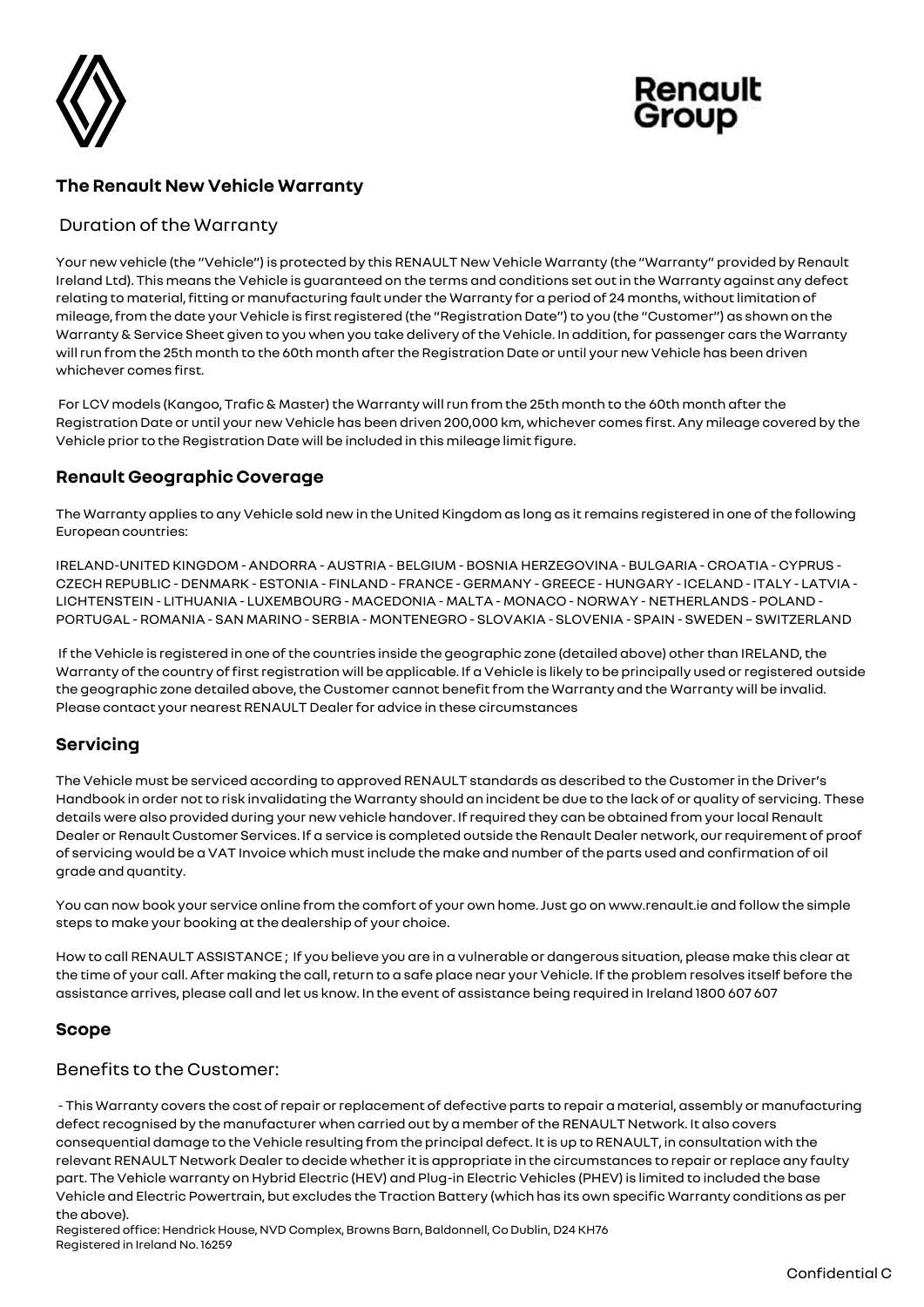



### The Warranty does not cover:

- The indirect consequences of any fault (including but not limited to loss of business, length of time off the road)
- . Any components of the Vehicle that have been changed following the Registration Date and the consequences (including but not limited to damage, premature wear, alterations) of such changes on other parts or components of the Vehicle or on the Vehicle's specifications.
- Any routine servicing agreed with the Customer on purchase of the Vehicle, recommended by RENAULT, detailed on the Warranty & Service Sheet (provided by the Renault Dealer) or which the Customer chooses to undertake
- The replacement of parts damaged as a result of normal wear and tear. This includes (but is not limited to) items such as brake and clutch friction materials, exhausts, wiper blades and trim. However, such items are covered if replacement is required as a result of manufacturing or material defect.
- The damage resulting from poor Vehicle maintenance, especially when any instructions concerning the treatment, servicing frequency or care to be taken with regard to the Vehicle detailed on the Warranty & Service Sheet or in the Driver's Handbook have not been observed.

### -The warranty does not cover damage caused by the following: •

- Accidents and resulting impacts (including without limitation) scratch marks, chipping caused for any reason.
- Failure to comply with RENAULT's recommendations as advised to Customers in any medium from time to time.
- Effects associated with atmospheric pollution, effects of plant resin, effects of animal pollutants such as bird droppings, effects of chemicals.
- Transportation of products.
- The use of poor quality fuel, or any type of fuel other than the type that is recommended for use with the Vehicle in the Driver's Handbook.
- The fitting of non-RENAULT approved accessories. The fitting of RENAULT approved accessories installed without following RENAULT's recommendations as provided with the accessory or shown on the packaging or advised to the Customer by RENAULT and/or the RENAULT Network from time to time.
- Damage caused by events beyond RENAULT's reasonable control, including but not limited to: Lightning, fire, floods, earthquakes, acts of war, terrorism, civil commotion, sabotage, vandalism, acts of God, riots and attacks.
- The replacement of tyres, other than when required as a result of a manufacturing defect with the Vehicle. Should there be a defect with the tyre itself, the Tyre manufacturer's agent should be contacted. Your Renault Dealer will be able to assist you.

### **How does the Warranty work?**

#### **- To benefit from the Warranty, the Customer must:**

- Make sure the Warranty & Service Sheet does actually show the Registration Date for the Vehicle on which entitlement to the Warranty depends.
- Go to any member of the RENAULT Network and authorise it to carry out work covered by and detailed in the Warranty
- Present the Driver's Handbook with the Service sheets duly filled in, justifying the entitlement to warranty and to show that the servicing operations recommended by RENAULT have indeed been carried out.
- Have one of the RENAULT Network workshops record or point out in writing, as soon as possible, any fault covered by the Warranty. If the Vehicle is off the road and cannot be driven to a RENAULT Network member, the Customer shall contact the nearest member of the RENAULT Network.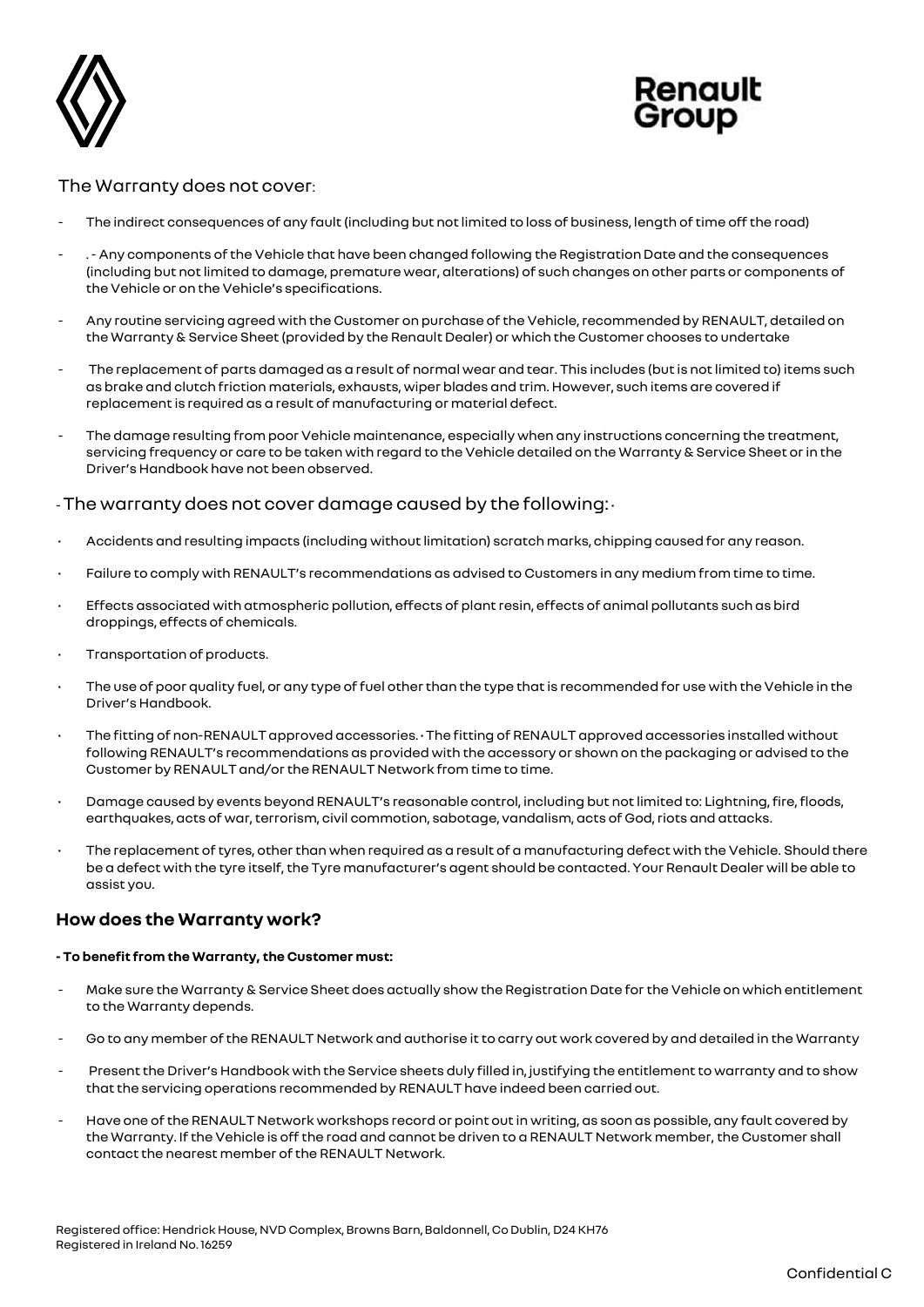



### **Important Points to Note**

#### **- The Warranty does not apply and RENAULT and the RENAULT Network members are not held responsible when:**

- The Vehicle has been used under conditions that do not conform to those stated in the Driver's Handbook, the Warranty & Service Sheet and these Warranty Terms and Conditions (for example: overloading or the vehicle has been entered in any sort of sporting competition).
- The fault recorded relates to the fact that the Vehicle has not been repaired, maintained or serviced to the standard recommended by RENAULT.

# **Adjustments under the new Vehicle Warranty**

The operations involved in various adjustments (wheel alignment/balance, openings, steering wheel centring, exhaust, wiper blades etc.) are covered only once under the warranty. Except where the operation follows replacement under warranty of a component or element which requires further adjustment

### **Compliance with Recall Notices**

In the event that RENAULT contacts the Customer directly in respect of product safety recalls and quality realignment notices, these must be complied with in full. Failure to comply will invalidate the Warranty for any particular incident or claim relating to the product safety recall or quality realignment notice

### **Duration**

- All parts and labour services supplied under the Warranty are guaranteed under the terms of the Warranty until it expires irrespective of when during the Warranty period any parts and/or labour services are supplied (for example, if a spare part is supplied free of charge under the Warranty in the 56th month of the Warranty period, it will only be covered under the Warranty until the expiry of the Warranty in the 60th month, or the mileage limit, whichever comes first).

### **Ownership of Parts replaced**

In return for the replacement parts fitted by RENAULT under the Warranty the part(s) replaced within the scope of the Warranty rightfully become the property of RENAULT and the part(s) may be retained by the Deale

### **Transfer of ownership of the Vehicle**

- Transfer of ownership of the Vehicle does not alter the terms and conditions of the Warranty.

### **Geographic Coverage**

Outside the country of purchase, the Warranty will be valid under the same conditions as in the country of origin as long as the Vehicle remains registered within the geographic zone covered by the Warranty set out on page 1.

### **The Renault Traction Battery Warranty**

The Traction Battery in Hybrid Electric Vehicles (HEV) and Plug-in Hybrid Electric Vehicles (PHEV) models are provided with a Warranty subject to limitations on age, mileage and the minimum battery capacity level as set out below.

The Traction Battery Warranty forms part of the Warranty and is subject to the same terms and conditions as the Warranty except that the additional conditions detailed herein also apply.

In the event of any conflict between the terms of the Warranty and Traction Battery Warranty, the Traction Battery Warranty terms will apply.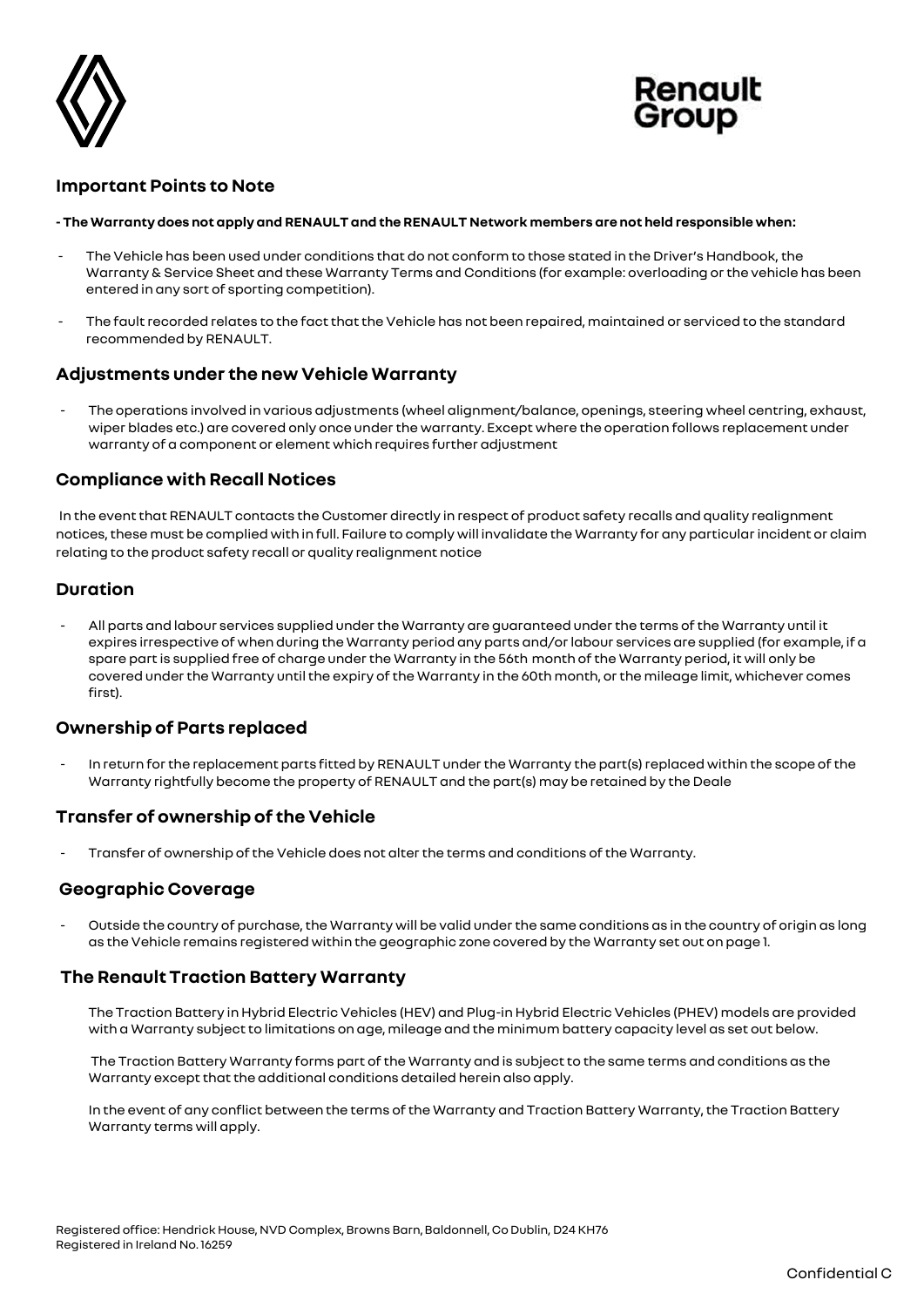



### **Traction Battery Warranty Limitations**

#### **The Traction Battery Warranty applies from the Registration Date of the Vehicle as follows:**

- The traction battery is your electric vehicle's battery used to power the electric motor and is different to the vehicle's 12v battery mentioned in table 1.2 above.

- Hybrid Electric Vehicles (HEV): 8 years or 160,000 km, whichever comes first. Subject to the age and mileage restrictions set out above, the warranty covers the battery if it falls below 63% battery minimum capacity.

- Plug-in Hybrid Electric Vehicles (PHEV): 8 years or 160,000 kms, whichever comes first. Subject to the age and mileage restrictions set out above, the warranty covers the battery if it falls below 77% battery minimum capacity.

#### **Geographic Coverage**

The Battery Traction Warranty covers the same geographic zone as the Warranty.

### **Scope of the Traction Battery Warranty**

If the Traction Battery falls below the minimum battery capacity level and the Vehicle is within the age or mileage limitations referred to above, the decision as to whether it will be repaired or replaced will be at RENAULT's discretion.

#### **The Warranty does not cover:**

- Any damage or fault caused by failure to comply with the Manufacturer's recommendations in the use, charging, storage and servicing of the Traction Battery
- Any damage or fault caused by failure to repair the Vehicle and/or Traction Battery, further to detection of an issue
- Any modifications which are made to a Traction Battery by the Customer
- Damage caused by the following: •
- The use of a non-Renault approved charging cord (cable/device). •
- Charge from an installation or charging point which is defective.
- Damage resulting from a battery charge not meeting the recommendations as stated in the Driver's Handbook

### **Renault Services: The Renault Anti-Corrosion Warranty**

### **The Anti-Corrosion Warranty**

The Anti-Corrosion Warranty forms part of the Warranty and is subject to the same terms and conditions as the Warranty except that the additional conditions detailed herein also apply. In the event of any conflict between the terms of the Warranty and Anti-Corrosion Warranty,the Anti-Corrosion Warranty terms will apply.

### **Duration of the Anti-Corrosion Warranty**

The Anti-Corrosion Warranty applies from the Registration Date of the Vehicle as follows:

- All Vehicles (except Master) 12 years
- Master 6 years

# **Geographic Coverage**

The Anti-Corrosion Warranty covers the same geographic zone as the Warranty.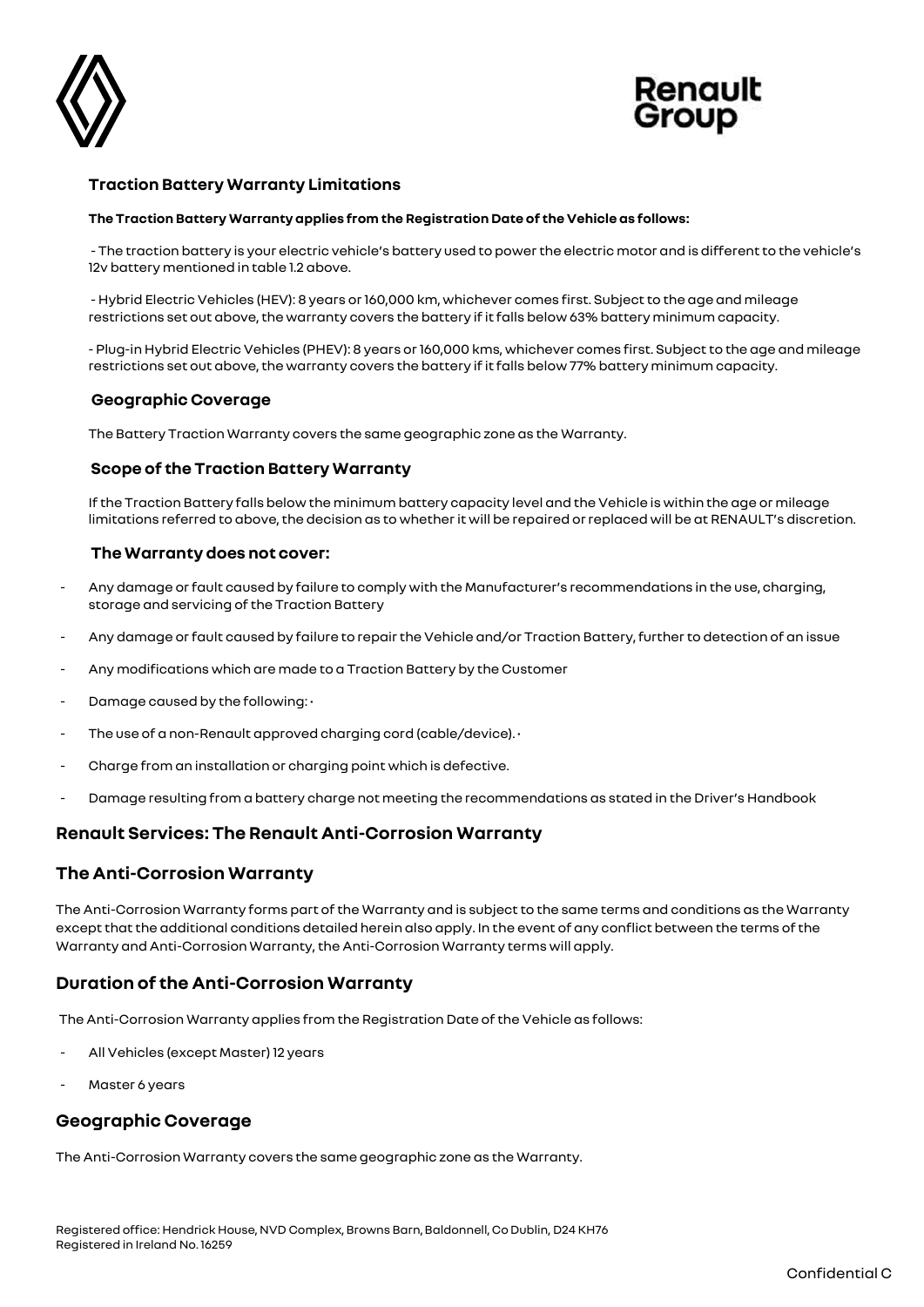



# **Scope of the Anti-Corrosion Warranty**

RENAULT guarantees only the bodywork and sub-frame of all RENAULT Vehicles against perforation originating from the interior of the Vehicle where the corrosion is due to a manufacturing or material fault or a problem concerning application of anti-corrosion products to Vehicle metalwork ("Protection Products") by RENAULT or a RENAULT Network Member.

The Anti-Corrosion Warranty covers repair or replacement of corroded parts of the Vehicle's bodywork and sub-frame subject to them being a result of a manufacturer defect, material fault or the application of anti-corrosion products recommended by the manufacturer. It is the RENAULT workshop's responsibility to decide whether repair or replacement of these parts is required. The RENAULT workshop will inform the Customer of this.

# **The RENAULT Anti-Corrosion Warranty does not cover:**

- Items outside the scope of the Warranty or damage not covered by the Warranty, as specified on page 1&2 of these Warranty Terms and Conditions
- Mechanical elements that are not an integral part of the bodywork or subframe such as (but not limited to) alloy wheels and exhaust system.

# **Conditions under which the Anti-Corrosion Warranty will apply**

To benefit from the Anti-Corrosion Warranty, the Customer must approach any member of the authorised RENAULT Network displaying the make's brand, which are the only organisations able to carry out operations under this Warranty.

The Customer must present the Driver's Handbook with the Service sheets duly documented (validation of the anticorrosion check) to justify entitlement to the Warranty.

The application of the Anti-Corrosion Warranty depends on the anti-corrosion inspections carried out on the bodywork, subframe and underbody. The inspections must be carried out at the mileages stated on the Warranty & Service Sheet and at least once every two years. The periodic services within the RENAULT Network include these inspections.

In the event of the Customer requesting the Anti-Corrosion inspection carried out other than during the periodic service,the resultant costs for this inspection will be payable by the Customer.

At the time of these inspections, the Customer will check that the professional who has carried out the operation has properly filled in all relevant anti-corrosion and subframe checks, thus validating the Anti-Corrosion Warranty procedure. The Customer shall arrange for repairs to be carried out as soon as possible.

The application of the RENAULT Anti-Corrosion Warranty also depends on the repairs to the bodywork and the subframe being carried out in compliance with RENAULT's recommendations. The refurbishment operations or replacement of components under the conditions described in the paragraph entitled "Scope of Anti-Corrosion Warranty" will take the general condition of the Vehicle into account as regards to its age, mileage and the level at which it has been maintained.

The replaced parts under the Anti-Corrosion Warranty will become the full legal ownership of RENAULT.

The refurbishment operations and components fitted under the Anti-Corrosion Warranty are covered until the end of the initial Anti-Corrosion Warranty period. Transfer of ownership of the Vehicle does not alter the terms and conditions of the Anti-Corrosion Warranty

# **The Renault Paintwork Warranty**

### **The Paintwork Warranty**

The Paintwork Warranty forms part of the Warranty and is subject to the same terms and conditions as the Warranty except that the additional conditions detailed herein also apply. In the event of any conflict between the terms of the Warranty and Paintwork Warranty, the Paintwork Warranty terms will apply.